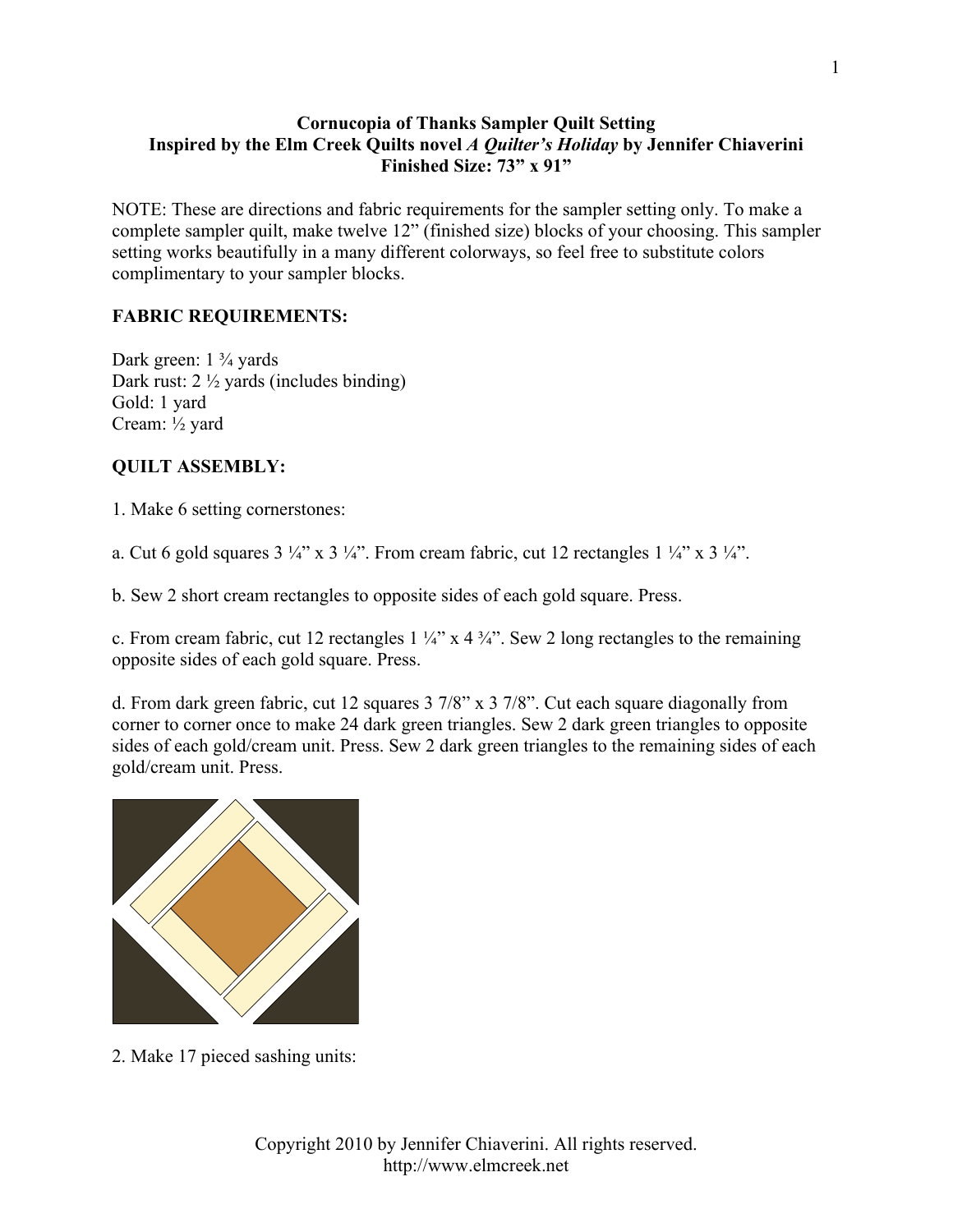a. From gold fabric, cut 9 squares  $5\frac{1}{4}$ " x  $5\frac{1}{4}$ ". Cut each square in half diagonally twice to make 36 gold triangles. Set 2 aside to use in Step 6.

b. Cut # strips 1 ¼" long selvage to selvage from cream fabric. Sew a strip to the left short leg of the triangle, matching the end of the strip to the right angle but extending the strip ¼" beyond the base before trimming the excess fabric. Press. Sew a cream strip to the other short leg of the triangle, again extending the strip ¼" beyond the base before trimming the excess fabric. Press. Carefully trim the excess fabric to make a right triangle with a base of 7 ¼". Repeat to make 34.



c. From dark green fabric, cut 9 squares  $7\frac{1}{4}$  x  $7\frac{1}{4}$ . Cut each square in half diagonally twice to make 36 dark green triangles. You will need only 34; save the others for another project. d. Sew 1 dark green triangle to each of the gold/cream triangle units. Press toward the dark green triangle. Make 34.



e. Sew the units created in the previous step together in pairs. Press. Make 17.



f. From dark green fabric, cut 34 rectangles  $3\frac{1}{2}$ " x 6  $\frac{1}{2}$ ". Sew 2 rectangles to opposite sides of each unit created in the previous step. Press toward the dark green rectangles.

Copyright 2010 by Jennifer Chiaverini. All rights reserved. http://www.elmcreek.net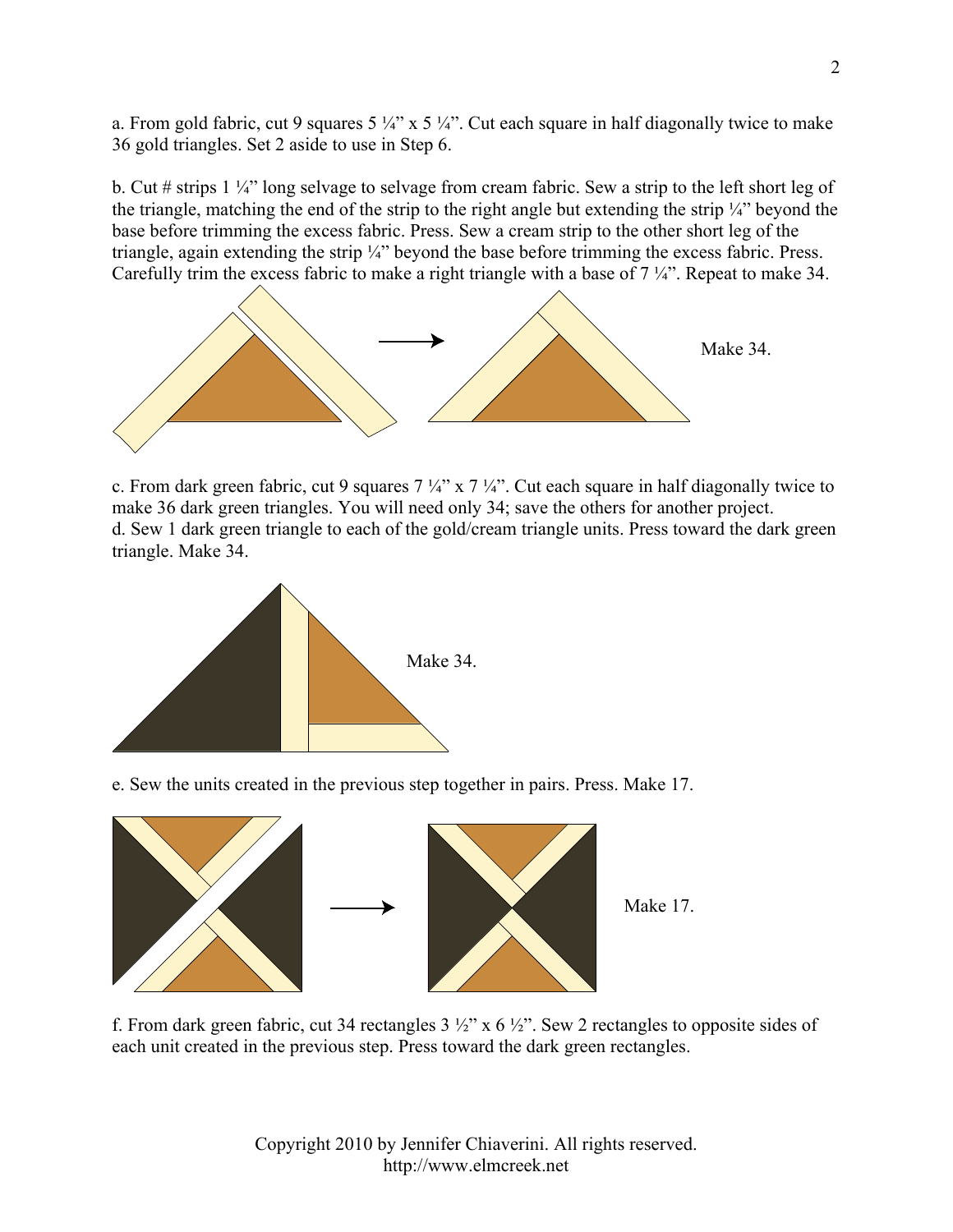

Make 17.

3. Sew 3 pieced sashing units together alternating with 2 setting cornerstones to make 1 sashing row. Press. Repeat to make 2 more sashing rows.



4. Sew the sampler blocks together into 4 rows of three blocks each separated by pieced sashing units.

5. Sew the sampler block rows and sashing rows together, pressing after each addition.

6. Make the outer sashing:

a. From gold fabric, cut 3 squares  $5\frac{1}{4}$ " x  $5\frac{1}{4}$ ". Cut each square in half diagonally twice to make 12 gold triangles.

b. Using these gold triangles and the 2 reserved from Step 2a, follow the instructions in Step 2b to make 14 gold/cream triangle units.

c. From dark green fabric, cut 14 squares 3 7/8" x 3 7/8". Cut each square once diagonally to make 28 dark green triangles. Sew 2 triangles to each of the gold/cream triangle units created in the previous step.



Make 14.

d. From dark green fabric, cut 10 rectangles  $3\frac{1}{2}$ " x  $12\frac{1}{2}$ ". Cut 4 rectangles  $3\frac{1}{2}$ " x  $6\frac{1}{2}$ ". Cut 4 squares  $3 \frac{1}{2}$ " x  $3 \frac{1}{2}$ ".

> Copyright 2010 by Jennifer Chiaverini. All rights reserved. http://www.elmcreek.net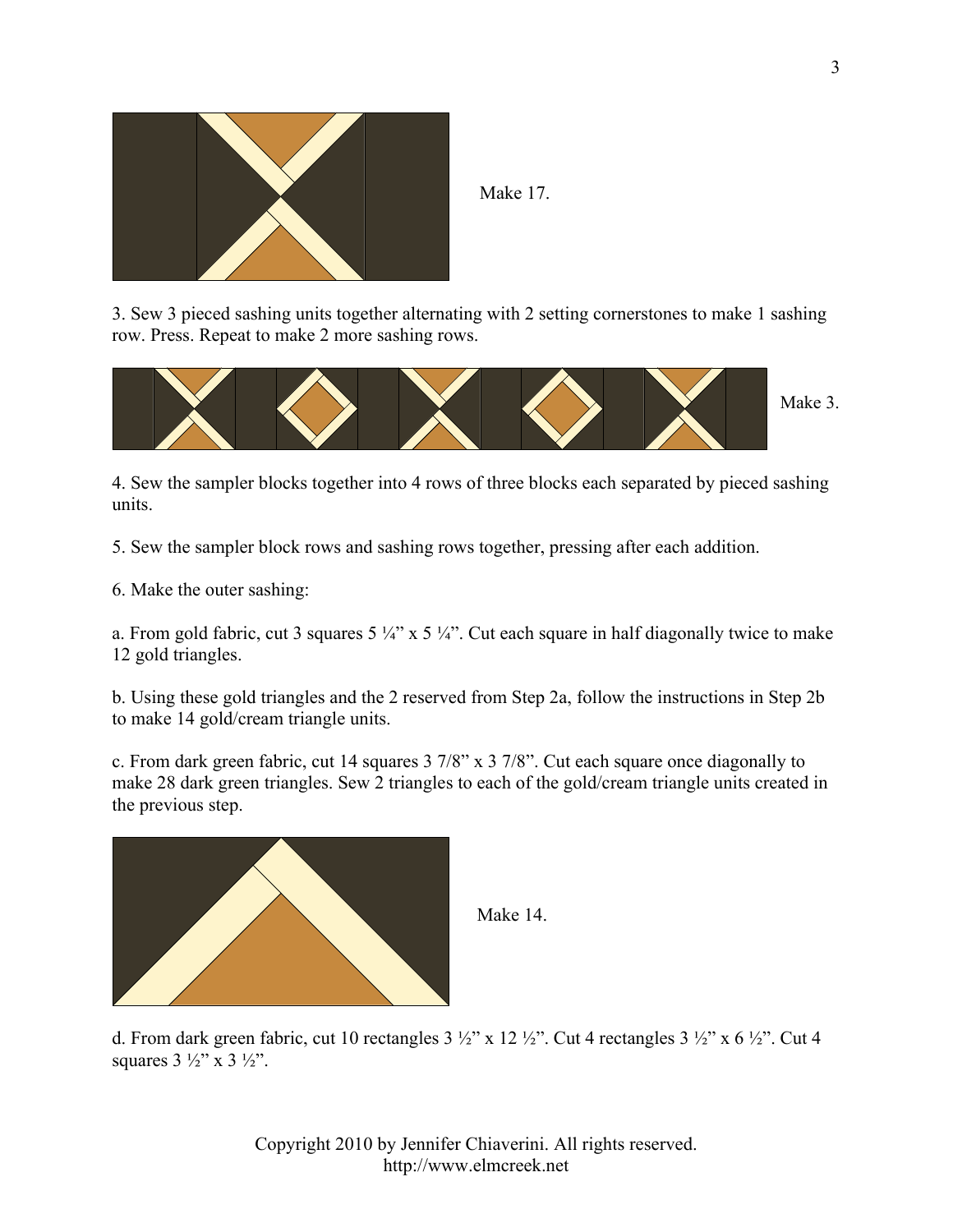e. Sew together 4 units created in Step 6c alternating with 3 dark green  $3\frac{1}{2}$  x 12  $\frac{1}{2}$  rectangles. Sew 1 dark green 3  $\frac{1}{2}$ " x 3  $\frac{1}{2}$ " square to each end. Press. Repeat to make a second side outer sashing.

f. Sew together 3 units created in Step 6c alternating with 2 dark green  $3\frac{1}{2}$ " x  $12\frac{1}{2}$ " rectangles. Sew 1 dark green 3  $\frac{1}{2}$ " x 6  $\frac{1}{2}$ " rectangle to each end to make the top outer sashing. Press. Repeat to make the bottom outer sashing.

g. Sew the side outer sashing to the sides of the quilt. Press. Sew the top and bottom sashing to the top and bottom of the quilt. Press.

7. Add abutted borders. Cut 4 strips 3 1/2" x 42" from gold fabric. Sew the strips together in pairs end-to-end to make 2 borders. Sew to the sides of the quilt and trim to fit. Press toward the gold fabric.

8. Cut 3 strips 3 1/2" x 42" from gold fabric. Cut one of the strips in half. Sew the half strips to the long strips to make 2 borders. Sew to the top and bottom of the quilt. Press toward the gold fabric. Trim excess.

9. Cut 4 strips 6 1/2" x 42" from the dark rust fabric. Sew the strips together in pairs end-to-end to make 2 borders. Sew to the sides of the quilt and trim to fit. Press toward the dark rust fabric.

10. Cut 4 strips 6 1/2" x 42" from the dark rust fabric. Sew the strips together in pairs end-to-end to make 2 borders. Sew to the top and bottom of the quilt and trim to fit. Press toward the dark rust fabric.

11. Layer the quilt top, batting, and backing. Baste. Quilt as desired. Attach a hanging sleeve, if desired, and bind with dark rust fabric.